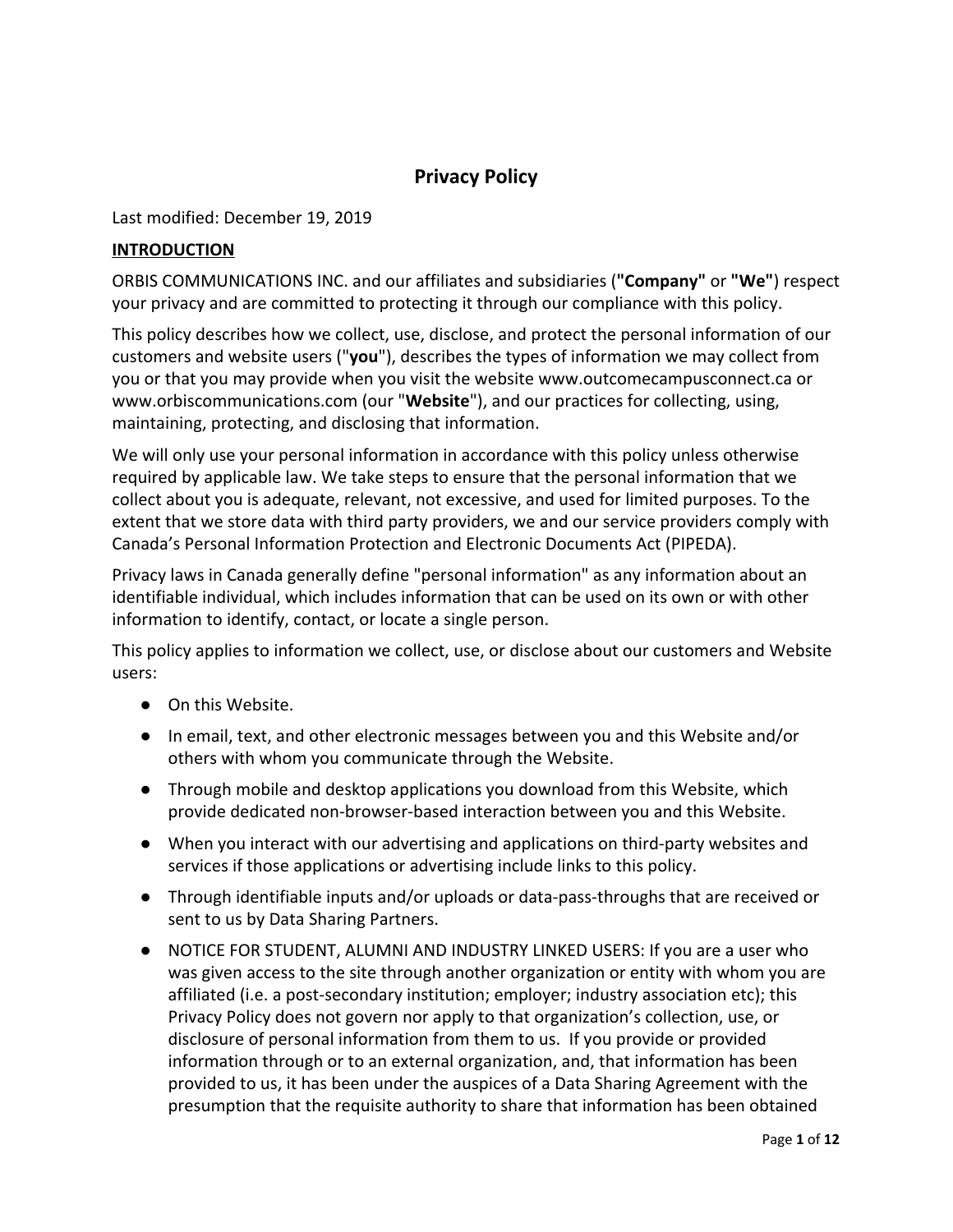from you by the external organization. We are not and cannot be responsible for an external organization's collection, use, or disclosure of your personal information; however, if and when that information or data is uploaded or integrated into our system, we will retain and use it pursuant to our terms and obligations herein.

The Website may include links to third-party websites, plug-ins, services, social networks, or applications. Clicking on those links or enabling those connections may allow the third party to collect or share data about you. If you follow a link to a third-party website or engage a third-party plugin, please note that these third parties have their own privacy policies and we do not accept any responsibility or liability for these policies. We do not control these third-party websites, and we encourage you to read the privacy policy of every website you visit.

This policy does not apply to information collected by:

- Us offline or through any other means, including on any other website operated by Company or any third party (including our affiliates and subsidiaries).
- Any third party (including our affiliates and subsidiaries), through any application or content (including advertising) that may link to or be accessible from or on the Website.

Please read this policy carefully to understand our policies and practices for collecting, processing, and storing your information. If you do not agree with our policies and practices, your choice is not to use our Website. By accessing or using this Website, you indicate that you understand, accept, and consent to the practices described in this policy. This policy may change from time to time (see Changes to Our Privacy Policy). Your continued use of this Website after we make changes indicates that you accept and consent to those changes, so please check the policy periodically for updates. We will notify you in advance of any material changes to this policy and obtain your consent to any new ways that we collect, use, and disclose your personal information.

#### **INFORMATION WE COLLECT ABOUT YOU**

We may collect and use several types of information from and about you, including:

● **Personal information**, that we can reasonably use to directly or indirectly identify you, such as your name, mailing address, e-mail address, telephone number, Internet protocol (IP) address used to connect your computer to the Internet, user name or other similar identifier, billing and account information, addresses, scholastic information, contact information, social insurance number (on a voluntary user opt-in basis), and/or any other identifier we may use to contact you online or offline. ("**personal information**").

We provide an opportunity for any user to unsubscribe from our service or opt-out of contact for marketing purposes on an ongoing basis by e-mailing to unsubscribe@orbiscommunications.com.

● **Non-personal information**, that does not directly or indirectly reveal your identity or directly relate to an identified individual, such as meta-data, cookies, internet usage, demographic information, or statistical or aggregated information. Statistical or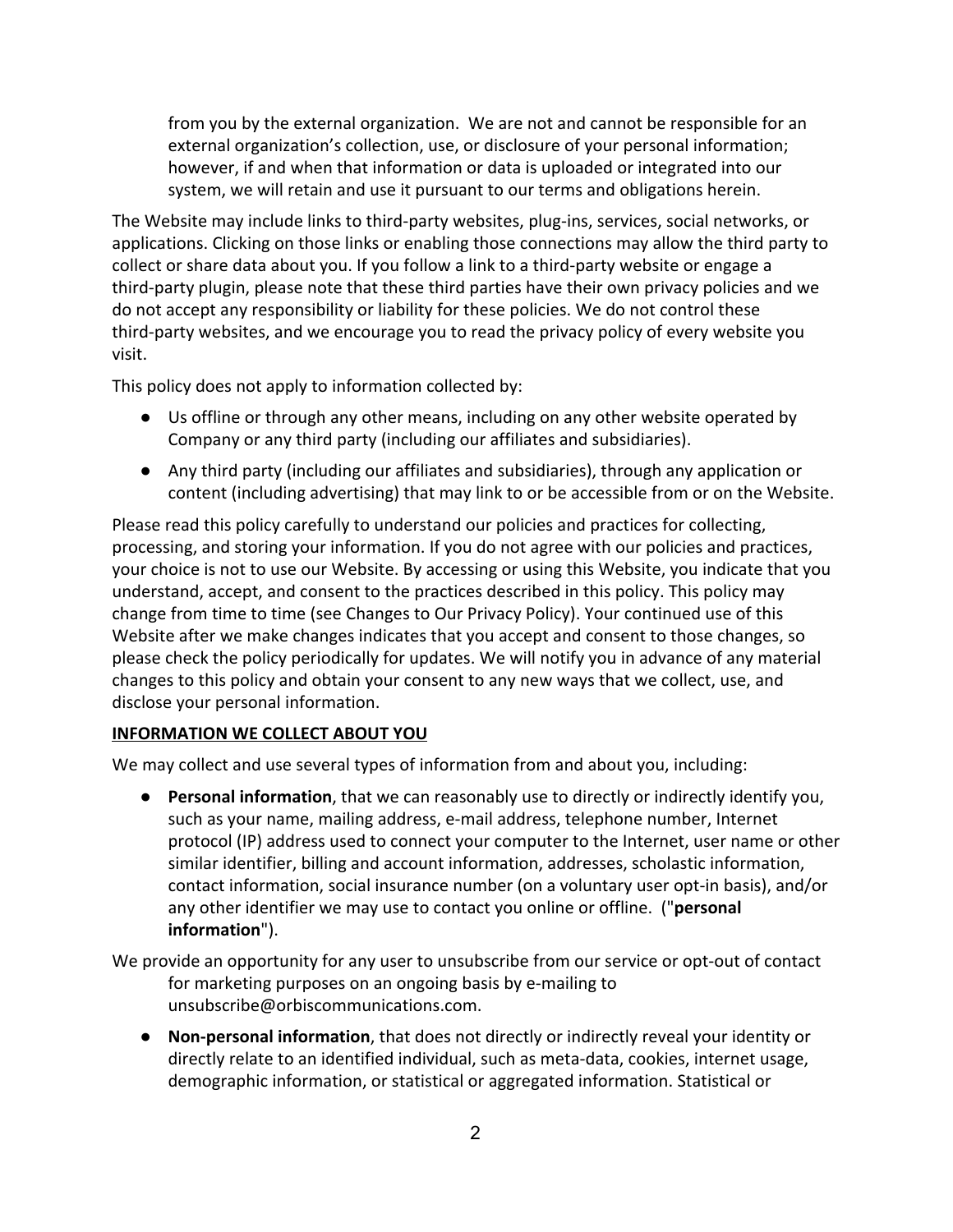aggregated data does not directly identify a specific person, but we may derive non-personal statistical or aggregated data from personal information. For example, we may aggregate personal information to calculate the percentage of users accessing a specific Website feature.

- **Technical information**, including your login information, browser type and version, time zone setting, browser plug-in types and versions, operating system and platform, or information about your internet connection, the equipment you use to access our Website, and usage details.
- **Non-personal details about your Website interactions**, including the full Uniform Resource Locators (URLs), clickstream to, through and from our Website (including date and time), products you viewed or searched for, page response times, download errors, length of visits to certain pages, page interaction information (such as scrolling, clicks, and mouse-overs), methods used to browse away from the page, or any phone number used to call our customer service number.
- **Employment, Industry and Job-related information,** including but not limited any information related to job or employment applications; searches of and responses to job-postings or job descriptions; communications through the website with prospective employers, other partners, or employment related parties herein, including communications related to jobs interviews or scheduling/timing thereof; written responses and submissions for job postings or interviews; employer testing or screening processes and/or responses; resume(s), or curriculum vitae(s), cover letters and/or biographical information provided through the website; and, finally, any pertinent information sought or transmitted through the website.

#### **HOW WE COLLECT INFORMATION ABOUT YOU**

We use different methods to collect your information, including through:

- **Direct interactions with you when you provide it to us**, for example, by filling in forms or corresponding with us by phone, email, or otherwise.
- **User contributions**. You may also provide information for us to publish or display on public Website areas or transmit to other Website users or third parties.
- **Automated technologies or interactions**, as you navigate through our Website. Information collected automatically may include usage details, IP addresses, and information collected through cookies, web beacons, and other tracking technologies.
- **Third parties or publicly available sources**, for example, our business partners, government or government agencies, colleges, universities, employers and/or industry associations.

#### **Information You Provide to Us**

The information we collect directly from you on or through our Website may include: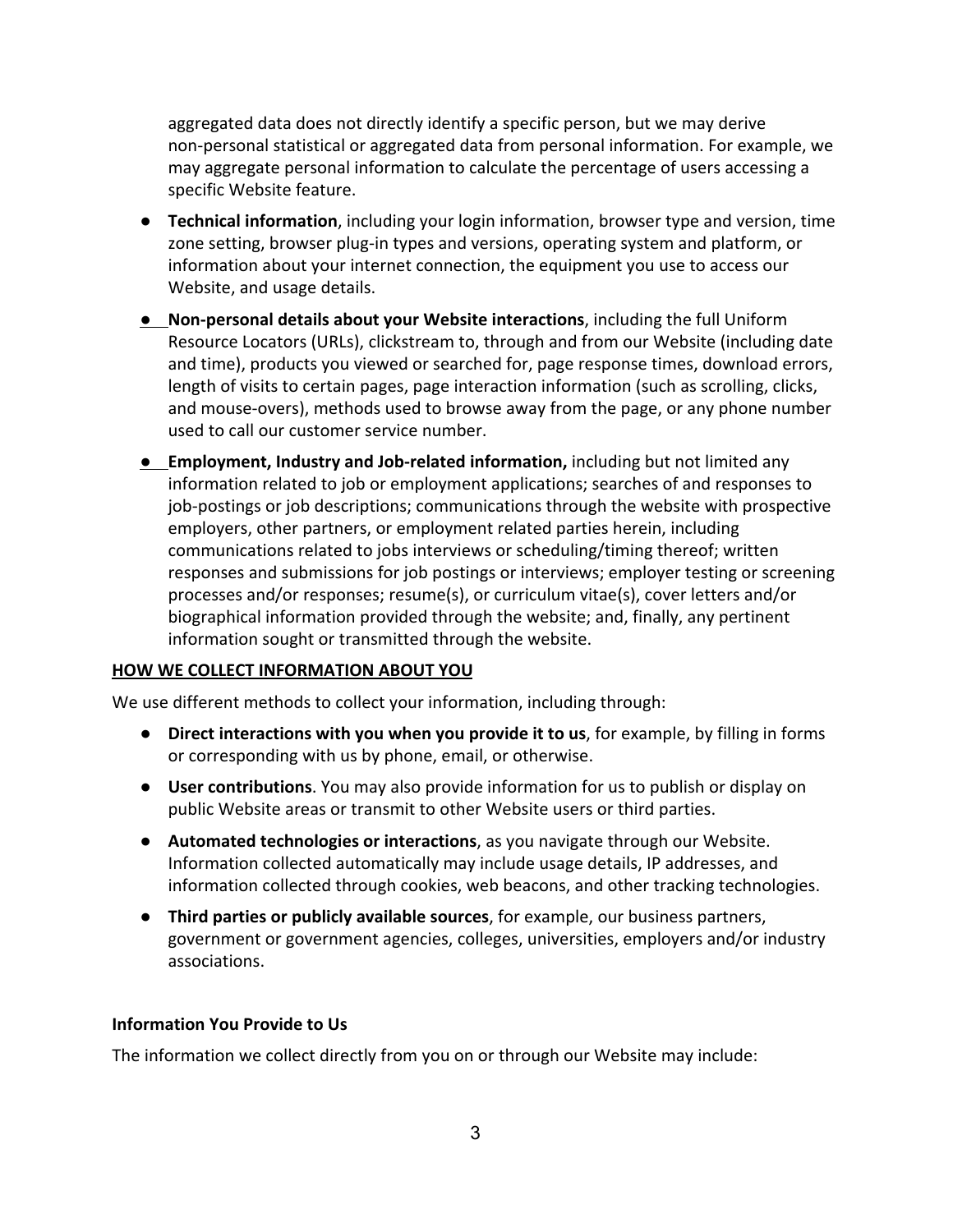- Information that you provide by filling in forms on our Website. This includes information provided at the time of registering to use our Website, subscribing to our service, posting material, and or requesting further services. We may also ask you for information when you report a problem with our Website.
- Records and copies of your correspondence (including email addresses), if you contact us.
- Your responses to surveys, data-input, and/or reporting that we might ask you to complete for research purposes.
- Details of transactions you carry out through our Website and of the fulfillment of your orders and/or transactions or tasks. Should the transaction require it, and should the transaction require payment, you may be required to provide financial information before placing an order through our Website.
- Your search queries on the Website and affiliated third parties or partners of the Company.
- Information you seek or input related to employment or job-related searched or data inputs, such as information you may input or share about job or employment applications; searches of and responses to job-postings or job descriptions; communications through the website with prospective employers, other partners, or employment related parties herein, including communications related to jobs interviews or scheduling/timing thereof; written responses and submissions for job postings or interviews; employer testing or screening processes and/or responses; resume(s), or curriculum vitae(s), cover letters and/or biographical information provided through the website; and, finally, any pertinent information sought or transmitted through the website.

You may also provide information to be published or displayed (hereinafter, "**posted**") on public areas of the Website or transmitted to other users of the Website or third parties (collectively, "**User Contributions**"). Your User Contributions are posted on and transmitted to others at your own risk. We cannot control the actions of other users of the Website with whom you may choose to share your User Contributions. Therefore, we cannot and do not guarantee that unauthorized persons will not view your User Contributions.

## **Information We Collect Through Cookies and Other Automatic Data Collection Technologies**

As you navigate through and interact with our Website, we may use cookies or other automatic data collection technologies to collect certain information about your equipment, browsing actions, and patterns, including:

- Details of your visits to our Website, including traffic data, location data, logs, and other communication data and the resources that you access and use on the Website.
- Information about your computer and internet connection, including your IP address, operating system, and browser type.

The information we collect automatically is statistical information and may include personal information, and we may maintain it or associate it with personal information we collect in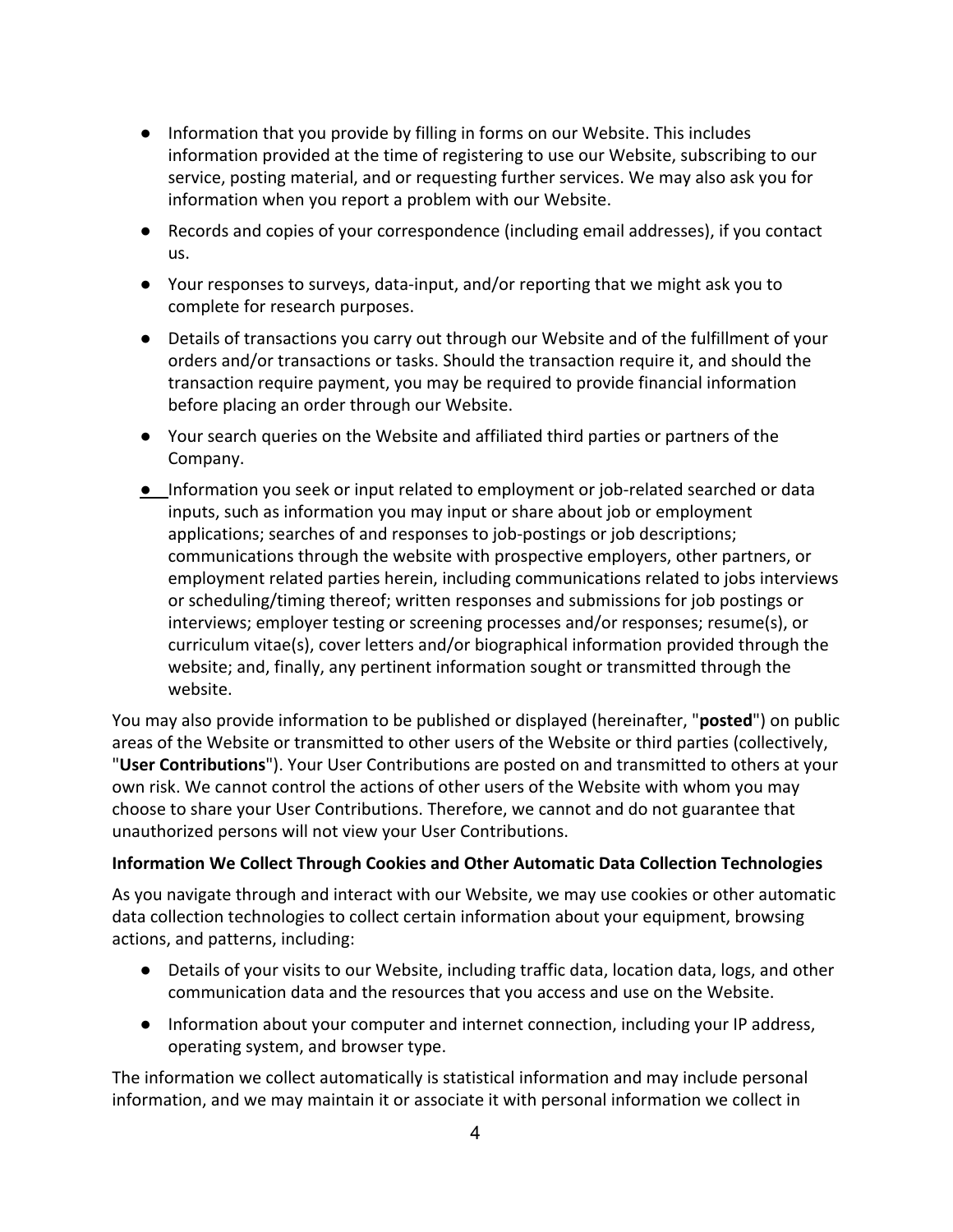other ways, that you provide to us, or receive from third parties. It helps us to improve our Website and to deliver a better and more personalized service, including by enabling us to:

- Estimate our audience size and usage patterns.
- Store information about your preferences, allowing us to customize our Website according to your individual interests.
- Speed up your searches.
- Recognize you when you return to our Website.

The technologies we use for this automatic data collection may include:

- **Cookies (or browser cookies).** A cookie is a small file placed on the hard drive of your computer. You may refuse to accept browser cookies by activating the appropriate setting on your browser. However, if you select this setting you may be unable to access certain parts of our Website. Unless you have adjusted your browser setting so that it will refuse cookies, our system will issue cookies when you direct your browser to our Website.
- **Flash Cookies.** Certain features of our Website may use local stored objects (or Flash cookies) to collect and store information about your preferences and navigation to, from, and on our Website. Flash cookies are not managed by the same browser settings that are used for browser cookies. For information about managing your privacy and security settings for Flash cookies, see Choices About How We Use and Disclose Your Information.
- **Web Beacons.** Pages of our Website and our e-mails may contain small electronic files known as web beacons (also referred to as clear gifs, pixel tags, and single-pixel gifs) that permit the Company, for example, to count users who have visited those pages or opened an email and for other related website statistics (for example, recording the popularity of certain website content and verifying system and server integrity).

#### **Third Party Use of Cookies and Other Tracking Technologies**

Some content or applications on the Website, including advertisements, are served by third-parties, including advertisers, ad networks and servers, content providers, and application providers. These third parties may use cookies alone or in conjunction with web beacons or other tracking technologies to collect information about you when you use our Website. The information they collect may be associated with your personal information or they may collect information, including personal information, about your online activities over time and across different websites and other online services. They may use this information to provide you with interest-based (behavioural) advertising or other targeted content. In addition to helping advertisers reach the right people for their products and services, behavioural advertising helps support our Website so that you can enjoy free content.

#### **HOW WE USE YOUR INFORMATION**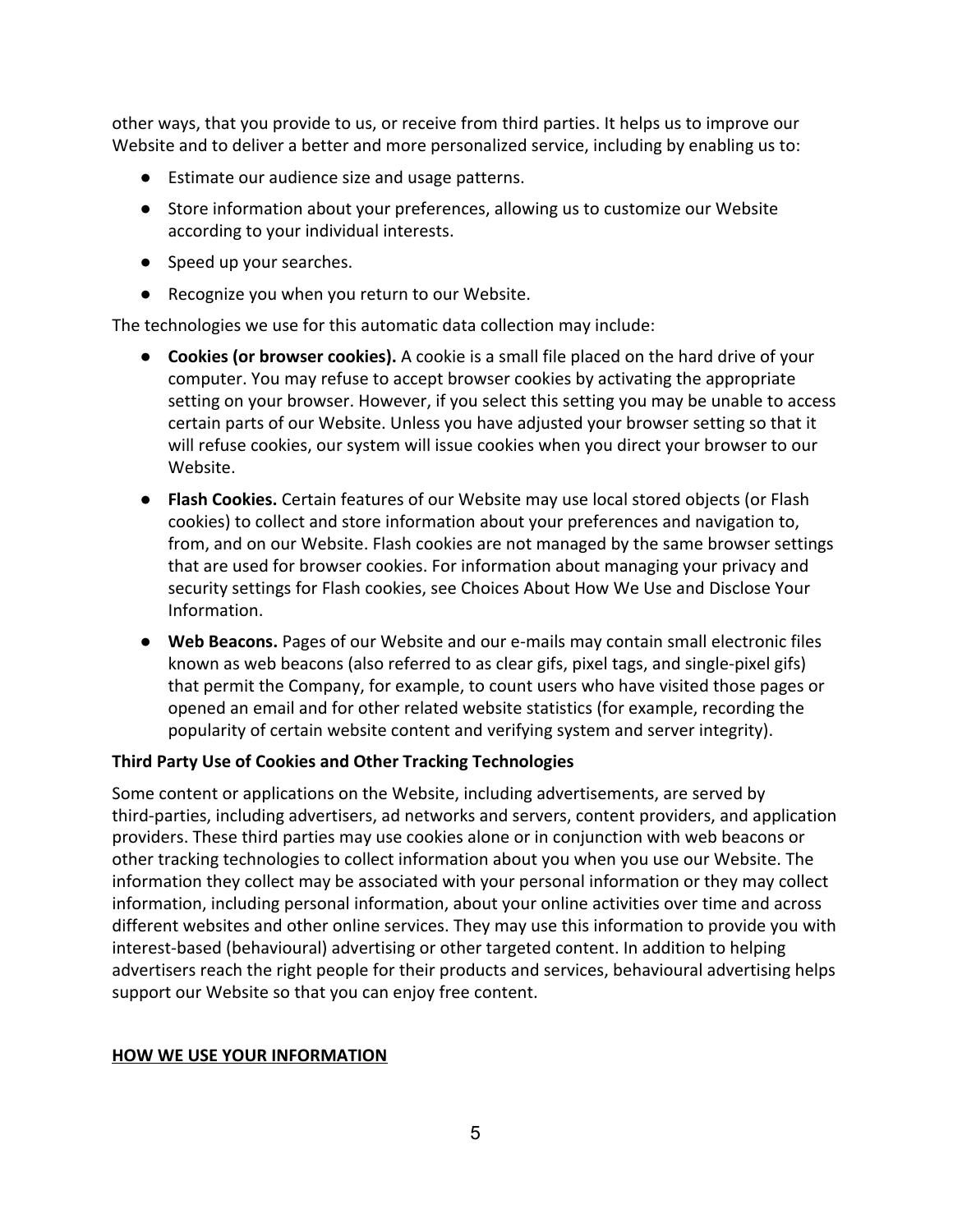We use information that we collect about you or that you provide to us, including any personal information:

- To present our Website and its contents to you.
- To provide you with information, products, or services that you request from us.
- To fulfill the purposes for which you provided the information or that were described when it was collected, or any other purpose for which you provide it.
- To provide you with notices about your account, including expiration and renewal notices.
- To carry out our obligations and enforce our rights arising from any contracts with you, including for billing and collection or to comply with legal requirements.
- To notify you about changes to our Website or any products or services we offer or provide though it.
- To improve our Website, products or services, marketing, or customer relationships and experiences.
- To allow you to participate in interactive features, social media, or similar features on our Website.
- To measure or understand the effectiveness of the advertising we serve to you and others, and to deliver relevant advertising to you.
- To connect you with employment and professional development opportunities.
- To measure, evaluate and report upon program success to data-sharing partners
- In any other way we may describe when you provide the information.
- For any other reasonable purpose with your consent.

We may also use your information to contact you about goods and services that may be of interest to you, as permitted by law. If you do not want us to use your information in this way, e-mail us at [privacy@orbiscommunications.com](mailto:privacy@orbiscommunications.com). For more information, see Choices About How We Use and Disclose Your Information.

We may use the information we have collected from you to enable us to display advertisements to our advertisers' target audiences. Even though we do not disclose your personal information for these purposes without your consent, if you click on or otherwise interact with an advertisement, the advertiser may assume that you meet its target criteria.

## **DISCLOSURE OF YOUR INFORMATION**

We may disclose aggregated information about our users without restriction.

We may disclose personal information that we collect or you provide as described in this privacy policy:

● To our subsidiaries and affiliates, and, to partners or funders such as the Government of Canada; Ryerson University, WhoPlusYou Inc.' and any other data-sharing partner who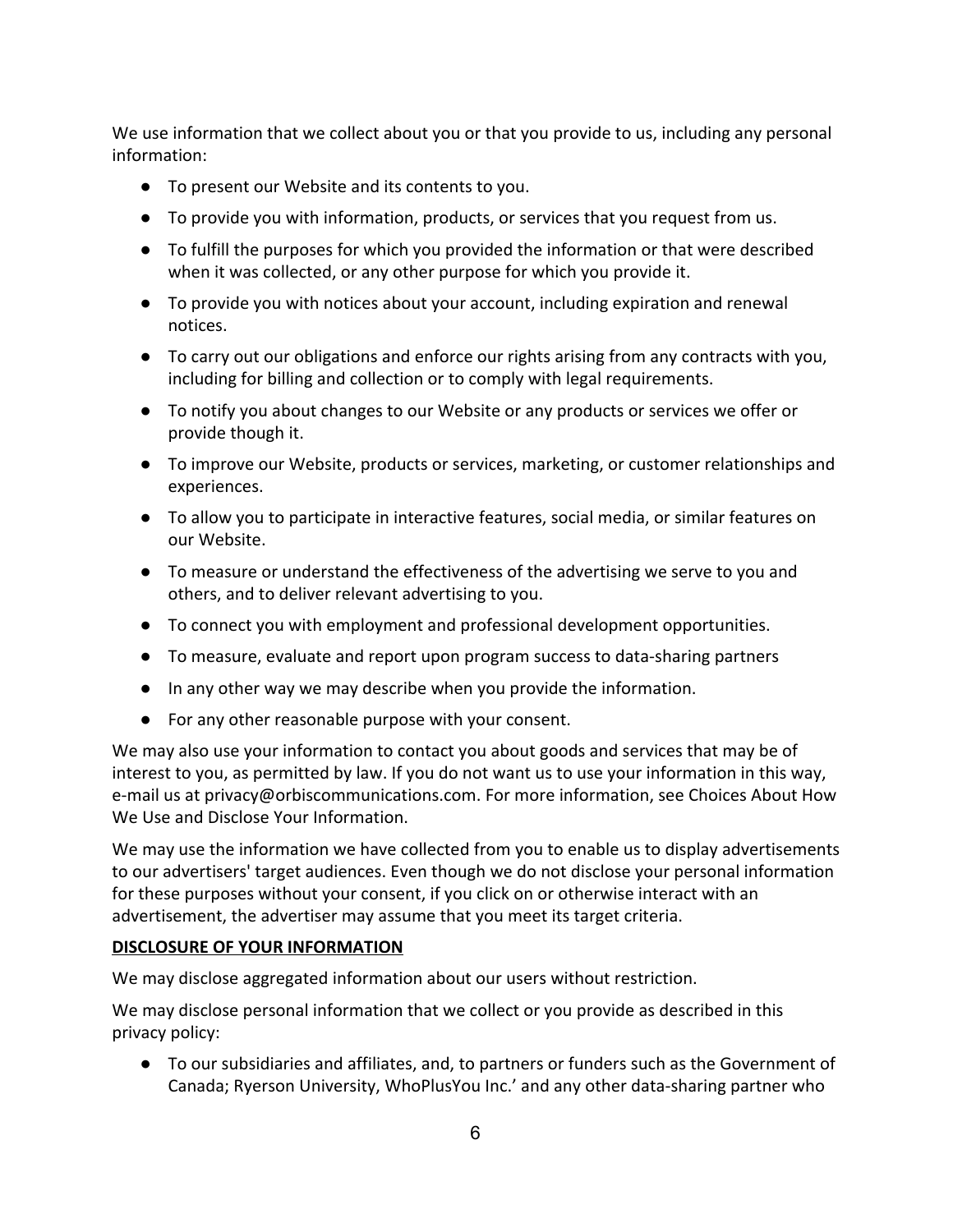is operating under the auspices of a Data Sharing Agreement, including but not limited to prospective employers, industry associations, other post-secondary institutions, career colleges or other entities deemed to have an interest in the data and information.

- In accordance with applicable law, to a buyer or other successor in the event of a merger, divestiture, restructuring, reorganization, dissolution, or other sale or transfer of some or all of ORBIS COMMUNICATION INC.'s assets, whether as a going concern or as part of bankruptcy, liquidation, or similar proceeding, in which personal information held by ORBIS COMMUNICATION INC. about our customers and users is among the assets transferred.
- To advertisers and advertising networks that require the information to select and serve relevant advertisements to you and others. We do not disclose data about identifiable individuals to our advertisers, but we may provide them with aggregate information about our users . We may also use such aggregate information to help advertisers target a specific audience. We may make use of the personal information we have collected from you to enable us to display our advertisers' advertisement to that target audience.
- To third parties to market their products or services to you if you have consented to/not opted out of these disclosures. We contractually require these third parties to keep personal information confidential and use it only for the purposes for which we disclose it to them. For more information, see Choices About How We Use and Disclose Your Information.
- To contractors, service providers, and other third parties we use to support our business (such as analytics and search engine providers that assist us with Website improvement and optimization) and who are contractually obligated to keep personal information confidential, use it only for the purposes for which we disclose it to them, and to process the personal information with the same standards set out in this policy.
- To fulfill the purpose for which you provide it. For example, if you give us an email address to use the "email a friend" feature of our Website, we will transmit the contents of that email and your email address to the recipients.
- For any other purpose disclosed by us when you provide the information.
- With your consent.

We may also disclose your personal information:

- To comply with any court order, law, or legal process, including to respond to any government or regulatory request, in accordance with applicable law.
- To enforce or apply our terms of use as found at
	- [www.orbiscommunications.com/termsofuseo](http://www.orbiscommunications.com/termsofuse)r
	- www.outcomecampusconnect.ca/termsofuse.
- If we believe disclosure is necessary or appropriate to protect the rights, property, or safety of ORBIS COMMUNICATION INC. our customers, or others. This includes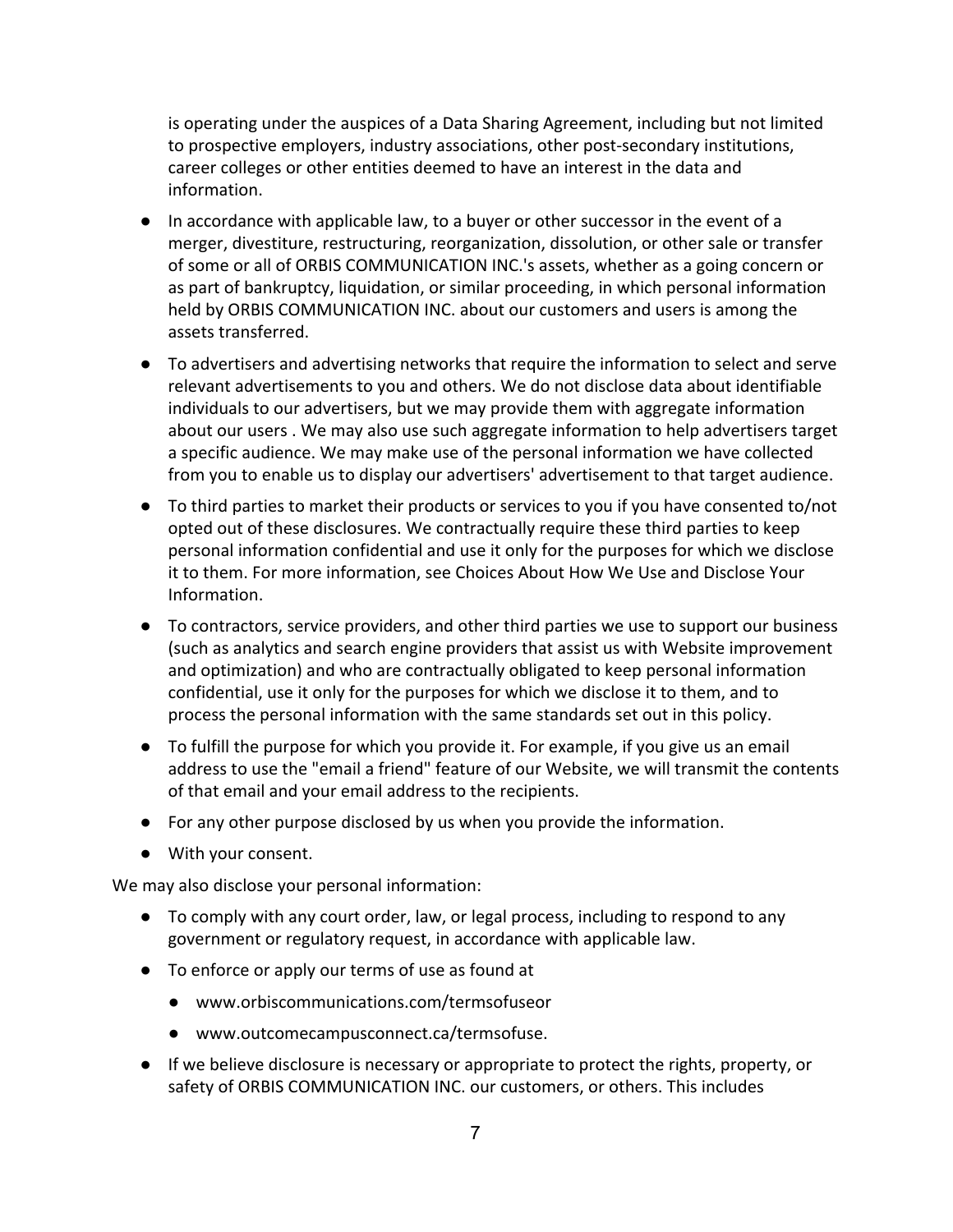exchanging information with other companies and organizations for the purposes of fraud protection and credit risk reduction.

### **TRANSFERRING YOUR PERSONAL INFORMATION**

We may transfer personal information that we collect or that you provide as described in this policy to contractors, service providers, and other third parties we use to support our business (such as analytics and search engine providers that assist us with Website improvement and optimization) and who are contractually obligated to keep personal information confidential, use it only for the purposes for which we disclose it to them, and to process the personal information with the same standards set out in this policy.

We may process, store, and transfer your personal information in and to a foreign country, with different privacy laws that may or may not be as comprehensive as Canadian law. In these circumstances, the governments, courts, law enforcement, or regulatory agencies of that country may be able to obtain access to your personal information through the laws of the foreign country. Whenever we engage a service provider, we require that its privacy and security standards adhere to this policy and applicable Canadian privacy legislation.

You are welcome to contact us to obtain further information about Company policies regarding service providers outside of Canada. See Contact Information and Challenging Compliance.

By submitting your personal information or engaging with the Website, you consent to this transfer, storage, or processing.

### **CHOICES ABOUT HOW WE USE AND DISCLOSE YOUR INFORMATION**

We strive to provide you with choices regarding the personal information you provide to us. We have created mechanisms to provide you with the following control over your information:

- **Tracking Technologies and Advertising.** You can set your browser to refuse all or some browser cookies, or to alert you when cookies are being sent. To learn how you can manage your Flash cookie settings, visit the Flash player settings page on Adobe's website. If you disable or refuse cookies, please note that some parts of this Website may not be accessible or may not function properly. For more information about tracking technologies, see Information We Collect Through Cookies and Other Automatic Data Collection.
- **Third-Party Advertising.** If you do not want us to share your personal information with unaffiliated or non-agent third parties for promotional purposes, you can opt-out by checking the relevant box located on the form where we collect your data. You can also opt-out by logging into the Website and adjusting your user preferences in your account profile by checking or unchecking the relevant boxes or by sending us an email stating your request to unsubscribe@orbiscommunications.com.
- **Promotional Offers from the Company.** If you have opted in to receive certain emails from us but no longer wish to have your email address/contact information used by the Company to promote our own or third parties' products or services, you can opt-out by checking the relevant box located on the form on which we collect your or at any other time by logging into the Website and adjusting your user preferences in your account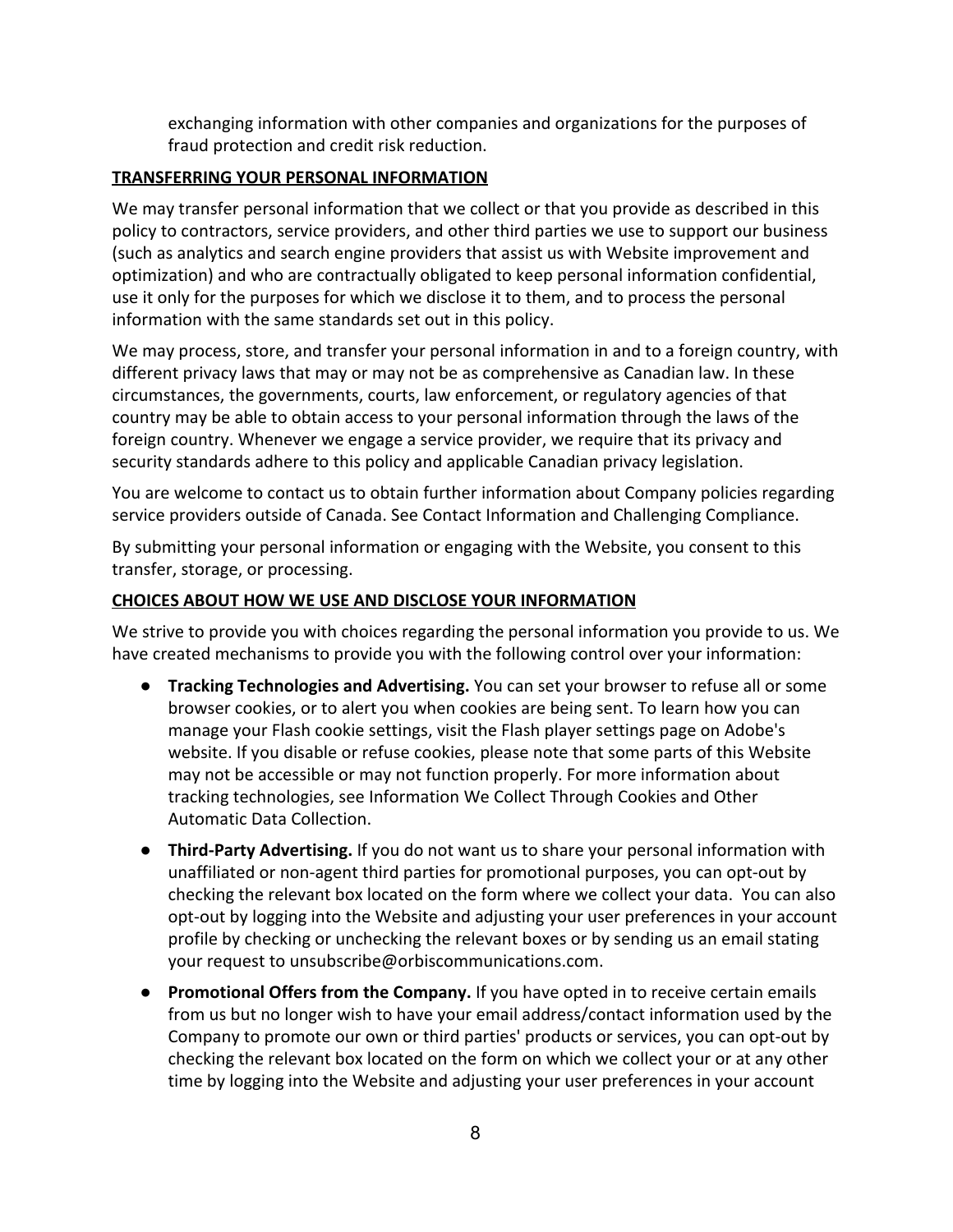profile by checking or unchecking the relevant boxes or by sending us an email stating your request to unsubscribe@orbiscommunications.com. If we have sent you a promotional email, you may unsubscribe by clicking the unsubscribe link we have included in the email. This opt-out does not apply to information provided to the Company as part of a product purchase, product service experience, or other transactions.

- **Targeted Advertising.** If you do not want us to use the information collected or that you provide to us to deliver advertisements according to our advertisers' target-audience preferences, you can opt out by emailing [unsubscribe@orbiscommunications.com](mailto:unsubscribe@orbiscommunications.com).
- For this opt-out mechanism to function, you must have your browser set to accept browser cookies.
- **Notice to User:** We do not control third parties' collection or use of your information to serve interest-based advertising. However, these third parties may provide you with ways to choose not to have your information collected or used in this way. You can opt out of several third-party ad servers' and networks' cookies simultaneously by using an opt-out tool created by the Digital Advertising Alliance of Canada or an opt-out tool created by the Network Advertising Initiative. You can also access these websites to learn more about online behavioural advertising and how to stop websites from placing cookies on your device. Opting out of a network does not mean you will no longer receive online advertising. It does mean that the network from which you opted out will no longer deliver ads tailored to your web preferences and usage patterns.

## **DATA SECURITY**

The security of your personal information is very important to us. We use physical, electronic, and administrative measures designed to secure your personal information from accidental loss and from unauthorized access, use, alteration, and disclosure. We store all information you provide to us behind firewalls on our secure servers using commercially reasonable security protocol.

The safety and security of your information also depends on you. Where we have given you (or where you have chosen) a password for access to certain parts of our Website, you are responsible for keeping this password confidential. We ask you not to share your password with anyone. We urge you to be careful about giving out information in public areas of the Website like message boards, which any Website visitor can view.

Unfortunately, the transmission of information via the Internet is not completely secure. Although we do our best to protect your personal information, we cannot guarantee the security of your personal information transmitted to our Website. Any transmission of personal information is at your own risk. We are not responsible for circumvention of any privacy settings or security measures contained on the Website. Should any transaction require or utilize financial information it shall use SSL encryption.

#### **DATA RETENTION**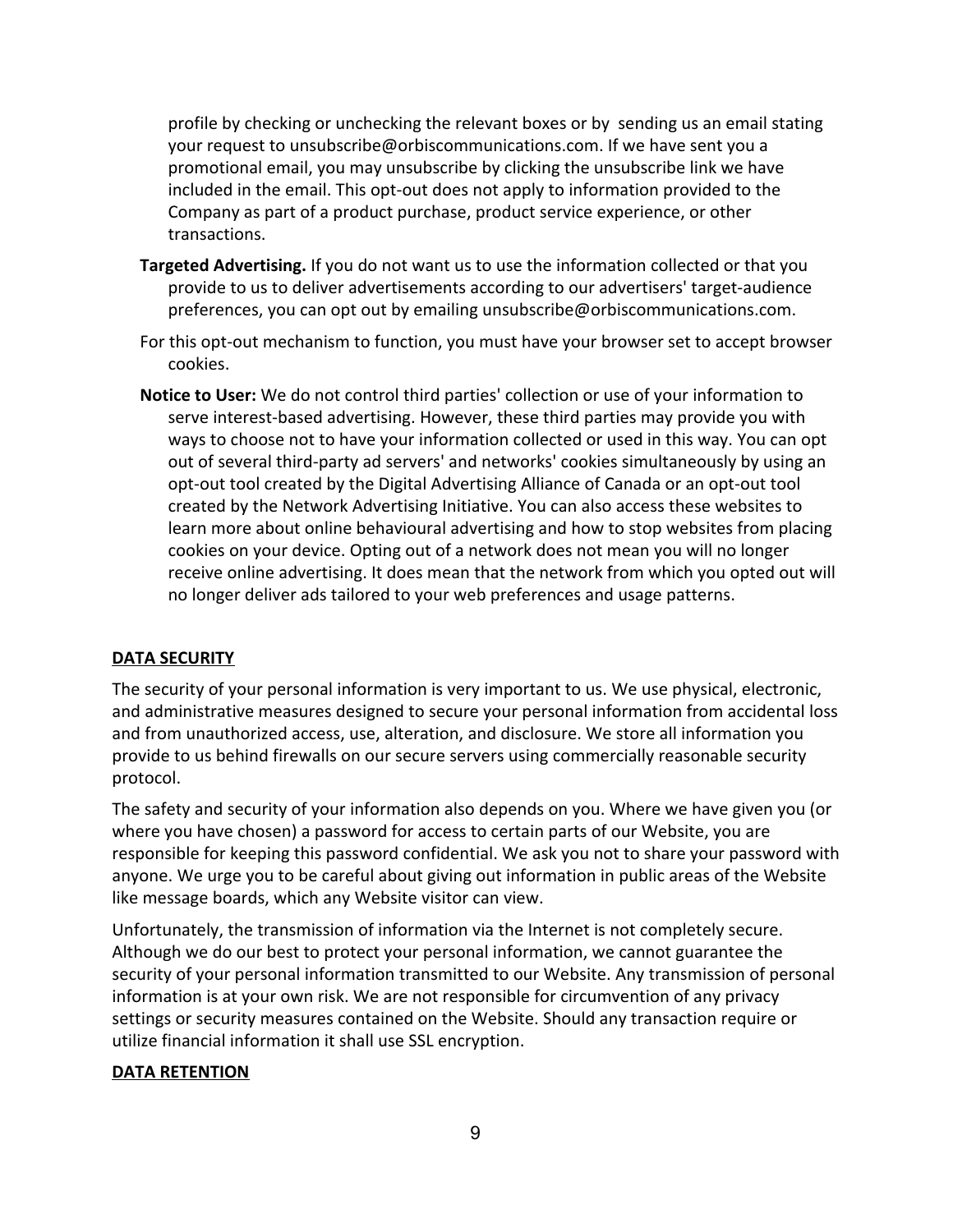Except as otherwise permitted or required by applicable law or regulation, we will only retain your personal information for as long as necessary to fulfill the purposes we collected it for, including for the purposes of satisfying any legal, accounting, or reporting requirements. Under some circumstances we may anonymize your personal information so that it can no longer be associated with you. We reserve the right to use such anonymous and de-identified data for any legitimate business purpose without further notice to you or your consent.

### **CHILDREN UNDER THE AGE OF 16**

Our Website is not intended for children under 16 years of age. No one under age 16 may provide any personal information to or on the Website. We do not knowingly collect personal information from children under 16. If you are under 16, do not use or provide any information on this Website or on or through any of its features/register on the Website, make any purchases through the Website, use any of the interactive or public comment features of this Website, or provide any information about yourself to us, including your name, address, telephone number, email address, or any screen name or user name you may use. If we learn we have collected or received personal information from a child under 16 without verification of parental consent, we will delete that information. If you believe we might have any information from or about a child under 16, please contact us at privacy@orbiscommunications.com.

## **ACCESSING AND CORRECTING YOUR PERSONAL INFORMATION**

It is important that the personal information we hold about you is accurate and current. Please keep us informed if your personal information changes. By law you have the right to request access to and to correct the personal information that we hold about you.

You can review and change your personal information by logging into the Website and visiting your account profile page.

If you want to review, verify, correct, or withdraw consent to the use of your personal information you may also send us an email at privacy@orbiscommunications.com to request access to, correct, or delete any personal information that you have provided to us. We cannot delete your personal information except by also deleting your user account. We may not accommodate a request to change information if we believe the change would violate any law or legal requirement or cause the information to be incorrect.

We may request specific information from you to help us confirm your identity and your right to access, and to provide you with the personal information that we hold about you or make your requested changes. Applicable law may allow or require us to refuse to provide you with access to some or all of the personal information that we hold about you, or we may have destroyed, erased, or made your personal information anonymous in accordance with our record retention obligations and practices. If we cannot provide you with access to your personal information, we will inform you of the reasons why, subject to any legal or regulatory restrictions.

We will provide access to your personal information, subject to exceptions set out in applicable privacy legislation. Examples of such exceptions include: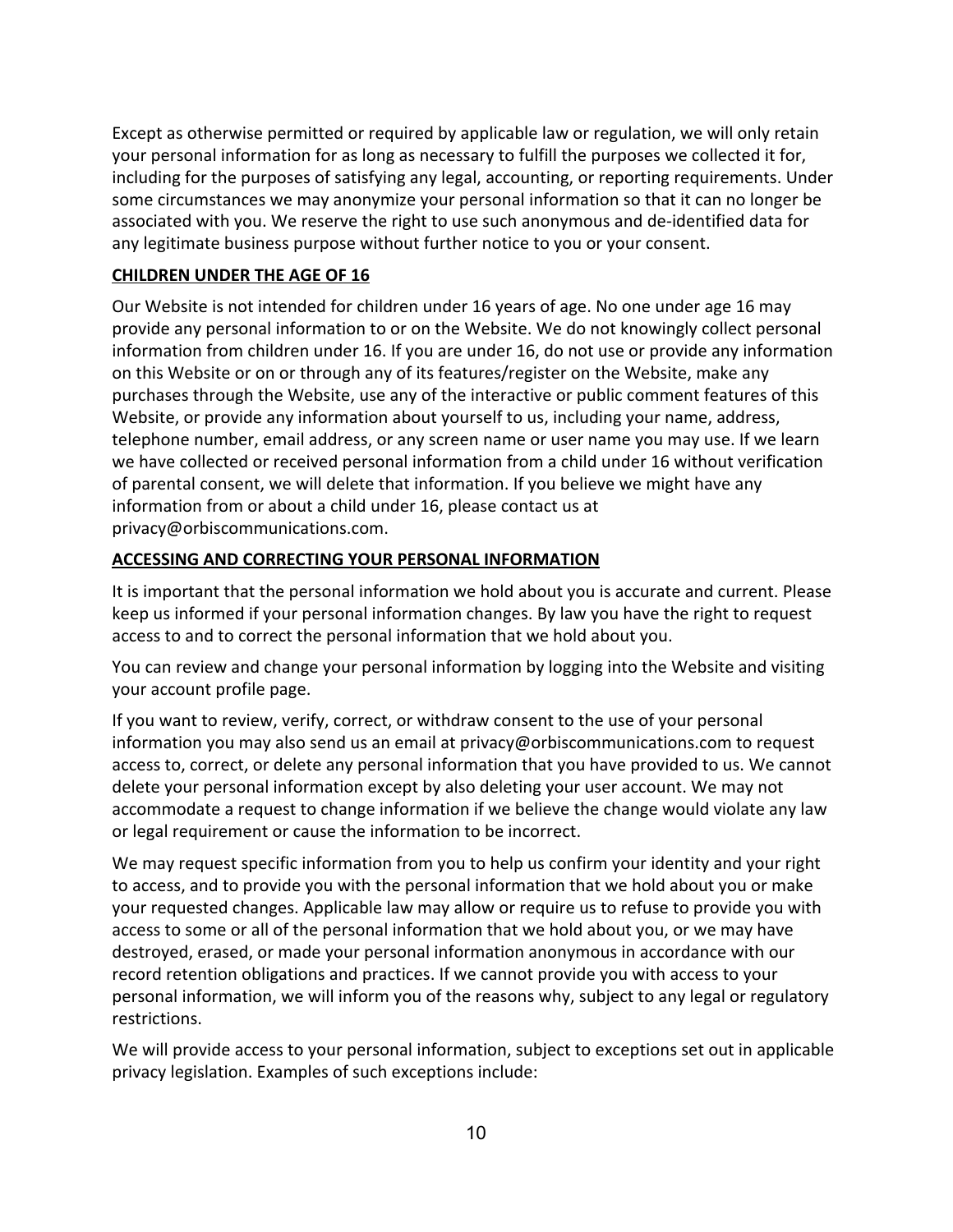- Information protected by solicitor-client privilege.
- Information that is part of a formal dispute resolution process.
- Information that is about another individual that would reveal their personal information or confidential commercial information.
- Information that is prohibitively expensive to provide.

If you are concerned about our response or would like to correct information provided, you may contact our Privacy Office at privacy@orbiscommunications.com.

If you delete your User Contributions from the Website, copies of your User Contributions may remain viewable in cached and archived pages or might have been copied or stored by other Website users. Proper access and use of information provided on the Website, including User Contributions, is governed by our terms of use at [www.orbiscommunications.com/termsofuse](http://www.orbiscommunications.com/termsofuse) or via the Outcome Campus Connect platform at www.outcomecampusconnect.ca/termsofuse.

## **WITHDRAWING YOUR CONSENT**

Where you have provided your consent to the collection, use, and transfer of your personal information, you may have the legal right to withdraw your consent under certain circumstances. To withdraw your consent, if applicable, contact us at privacy@orbiscommunications.com. Please note that if you withdraw your consent, we may not be able to provide you with a particular product or service. We will explain the impact to you at the time to help you with your decision.

## **CHANGES TO OUR PRIVACY POLICY**

It is our policy to post any changes we make to our privacy policy on this page with a notice that the privacy policy has been updated on the Website home page. If we make material changes to how we treat our users' personal information, we will notify you by email to the primary email address specified in your account and or through a notice on the Website home page. We include the date the privacy policy was last revised at the top of the page. You are responsible for ensuring we have an up-to-date, active, and deliverable email address for you, and for periodically visiting our Website and this privacy policy to check for any changes.

## **FRENCH AND ENGLISH**

There is an English and French version of the Privacy Policy. In the event of a legal dispute, or if there is any ambiguity between the two versions, the English version shall prevail.

## **CONTACT INFORMATION AND CHALLENGING COMPLIANCE**

We welcome your questions, comments, and requests regarding this privacy policy and our privacy practices. Please contact us at:

> Orbis Communications Inc. Privacy Officer 151 John Street South